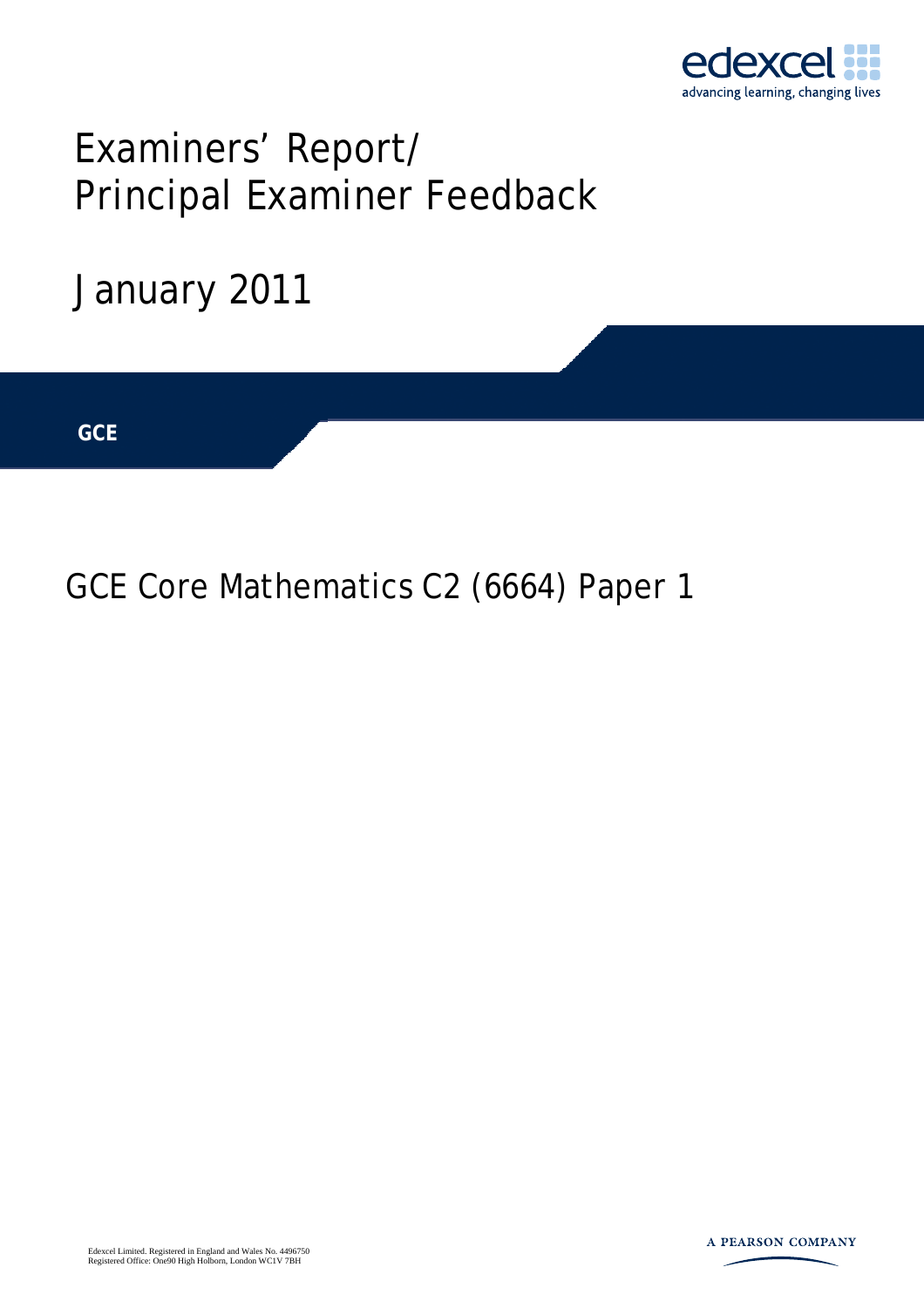Edexcel is one of the leading examining and awarding bodies in the UK and throughout the world. We provide a wide range of qualifications including academic, vocational, occupational and specific programmes for employers.

Through a network of UK and overseas offices, Edexcel's centres receive the support they need to help them deliver their education and training programmes to learners.

For further information, please call our GCE line on 0844 576 0025, our GCSE team on 0844 576 0027, or visit our website at www.edexcel.com.

If you have any subject specific questions about the content of this Examiners' Report that require the help of a subject specialist, you may find our Ask The Expert email service helpful.

Ask The Expert can be accessed online at the following link:

http://www.edexcel.com/Aboutus/contact-us/

January 2011 Publications Code US026234 All the material in this publication is copyright © Edexcel Ltd 2011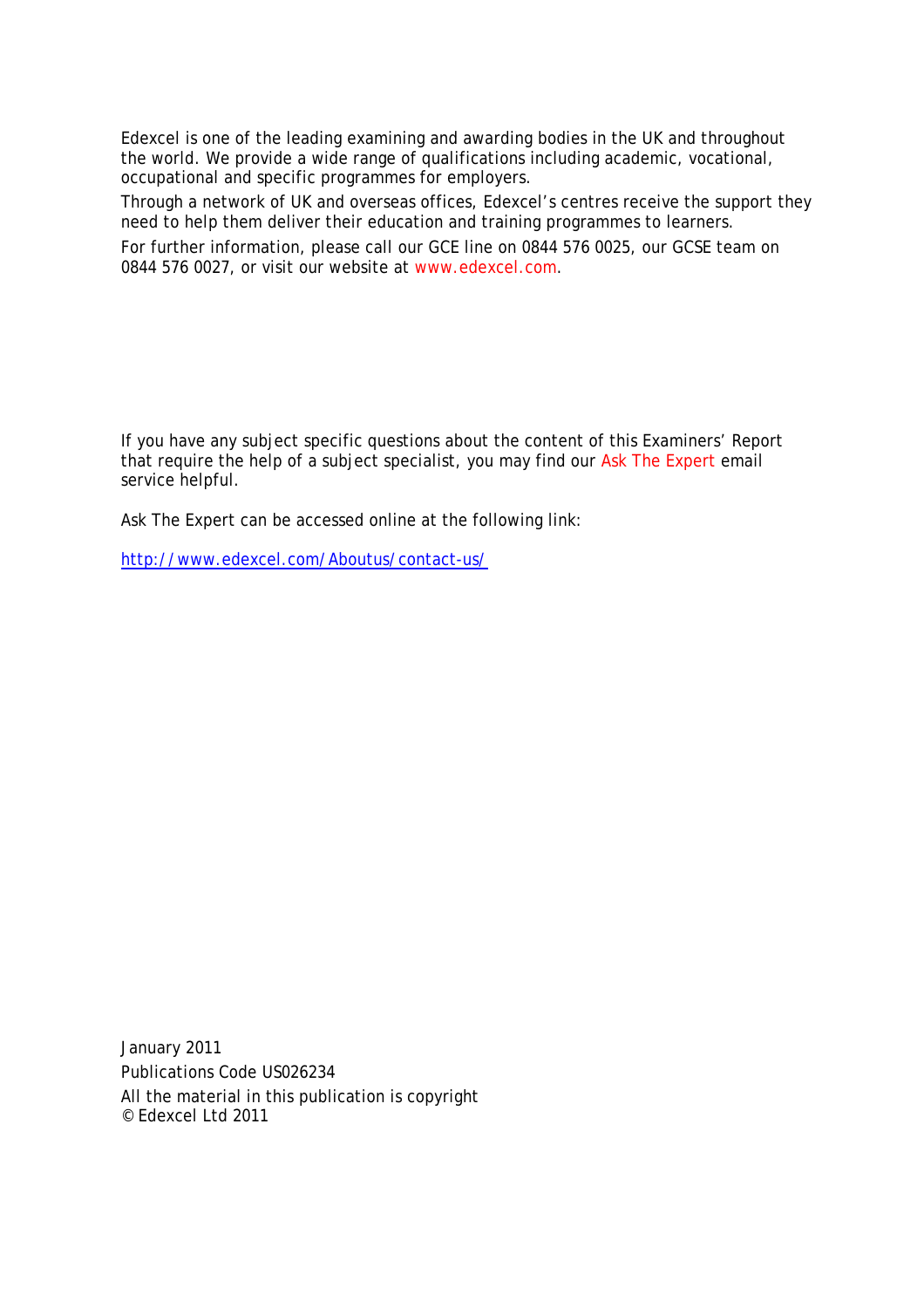### **Core Mathematics C2 Specification 6664**

#### **Introduction**

This paper proved to be very accessible to many of the candidature and there was little evidence of candidates being short of time. The paper afforded a typical E grade candidate plenty of opportunity to gain marks across the majority of questions.

The standard of algebra seen was good, although a number of candidates made basic sign or manipulation errors. The design of the question booklet continues to help candidates to present their solutions well and an overwhelming majority of them were able to give their solutions to all questions in the spaces provided.

In question 2 there were a significant number of candidates who worked in degrees and converted their final answers to radians. Some candidates, however, worked completely in degrees.

In summary, questions 1, 3, 4, 6(a), 6(b), 7(a) and 10 were a good source of marks for the average candidate, mainly testing standard ideas and techniques; and questions 5, 7(b), 9(d) and especially question 8 were discriminating questions at the higher grades.

In question 10(b), a number of stronger candidates stopped after finding  $x = \frac{5}{3}$ . 3  $x = \frac{3}{2}$ .

The majority of them did not realise (or forgot) that the question required them to find

the maximum volume, but a minority of them, however, did in fact believe that  $\frac{5}{5}$ 3 was

the maximum volume.

#### **Report on individual questions**

#### **Question 1**

This question was accessible to the nearly all the candidates with the majority of them attempting to use the remainder theorem. In part (a), many candidates substituted  $x = 1$ into the  $f(x)$  expression and were able to achieve the required  $a + b = 3$ . A few candidates, however, substituted  $x = -1$  into  $f(x)$ .

In part (b), most candidates attempted to find  $f(-2)$  and applied  $f(-2) = -8$  to give  $16 - 8 + 8 - 2a + b = -8$ . A significant minority of candidates incorrectly simplified  $(-2)^4$  as  $-16$  and a few candidates incorrectly set their  $f(-2)$  equal to 8 or even 0. Poor manipulation was also a common feature, with some candidates simplifying  $16 - 8 + 8 - 2a + b = -8$  incorrectly to give  $-2a + b = 8$ . The need to solve the two equations simultaneously was clearly understood and generally correctly applied, although those candidates who had made sign or manipulation slips earlier were unable to access the final two marks for finding both *a* and *b*.

A small minority of candidates attempted to use a method of long division in parts (a) and (b). The majority of these candidates usually failed to achieve a remainder in *a* and *b* which was independent of *x*. Some able candidates, however, handled long division with confidence and gained full marks in both parts of the question.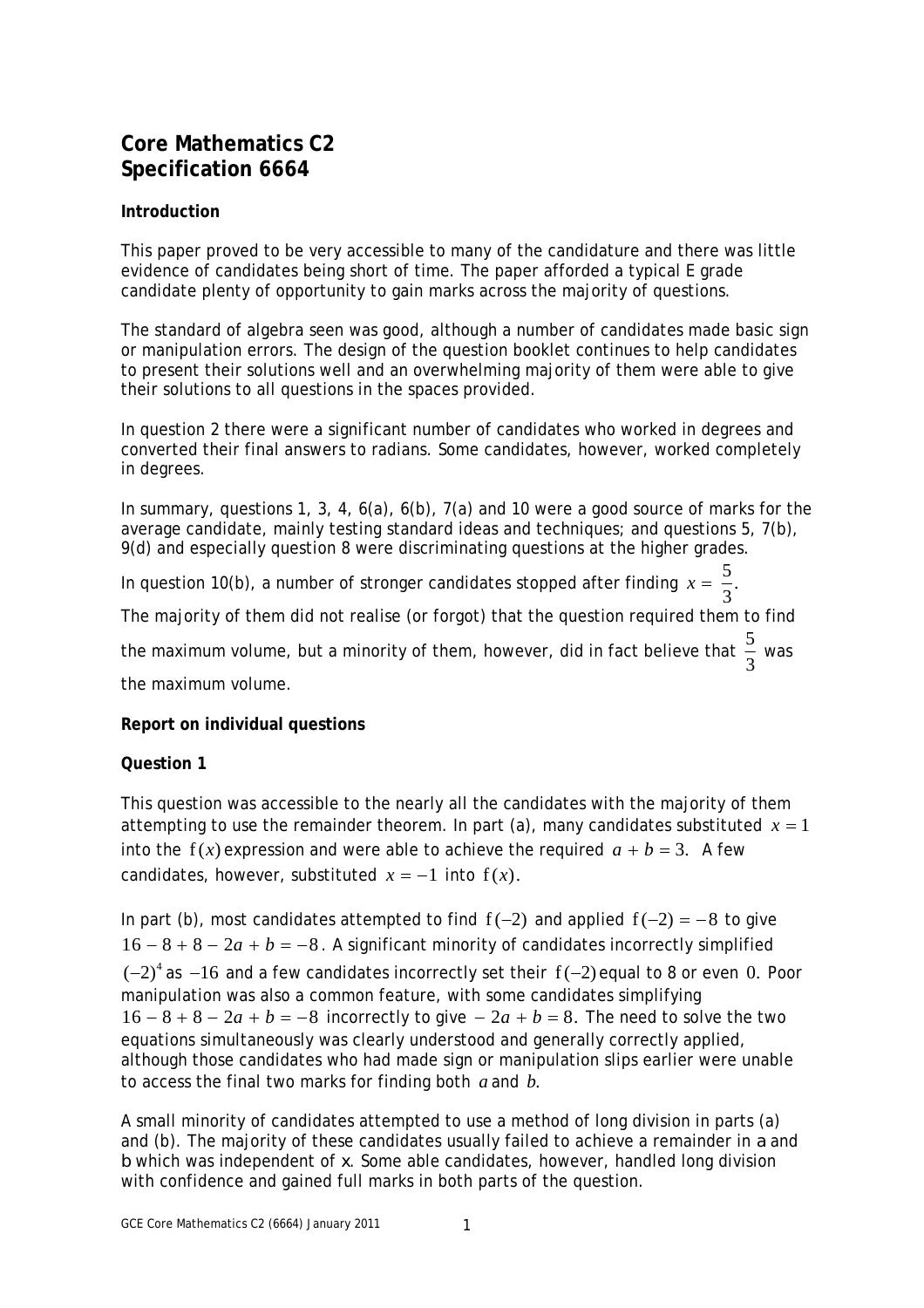This question was well answered with a considerable number of candidates gaining full marks. It was rare to see a solution assuming that the triangle was right-angled, although there were a few candidates who did not proceed beyond using right-angled trigonometric ratios.

In part (a), the majority of candidates were able to correctly state or apply the correct cosine rule formula. In rearranging to make cos*C* the subject a significant minority of

candidates incorrectly deduced that  $\cos C = \frac{1}{\sqrt{2}}$ . 14  $C = \frac{1}{\sqrt{2}}$ . A negative sign leading to an obtuse

angle appeared to upset these candidates. The more usual error, however, was to use the formula to calculate one of the other two angles. This was often in spite of a diagram with correctly assigned values being drawn by candidates, thus indicating a lack of understanding of how the labeling of edges and angles on a diagram relates to the application of the cosine rule formula. Although the question clearly stated that the answer should be given in radians, it was not unusual to see an otherwise completely correct solution losing just one mark due to candidates giving the answer to part (a) in degrees. It was also fairly common to see evidence of candidates preferring to have their calculator mode in degrees, by evaluating their answer in degrees and then converting their answer to radians.

Part (b) was a good source of marks, with most candidates showing competence in using  $\frac{1}{2}ab\sin$ 2 *ab C* correctly. Of those candidates who "really" found angle *A* or *B* in part

(a), most assumed it was angle *C* and applied  $\frac{1}{2}$  (7)(8)sin(their *C*) 2 *C* , thus gaining 2 out of

the possible 3 marks available. A few candidates correctly found the height of the

triangle and applied  $\frac{1}{2}$ (base)(height)  $\frac{1}{2}$ (base)(height) to give the correct answer.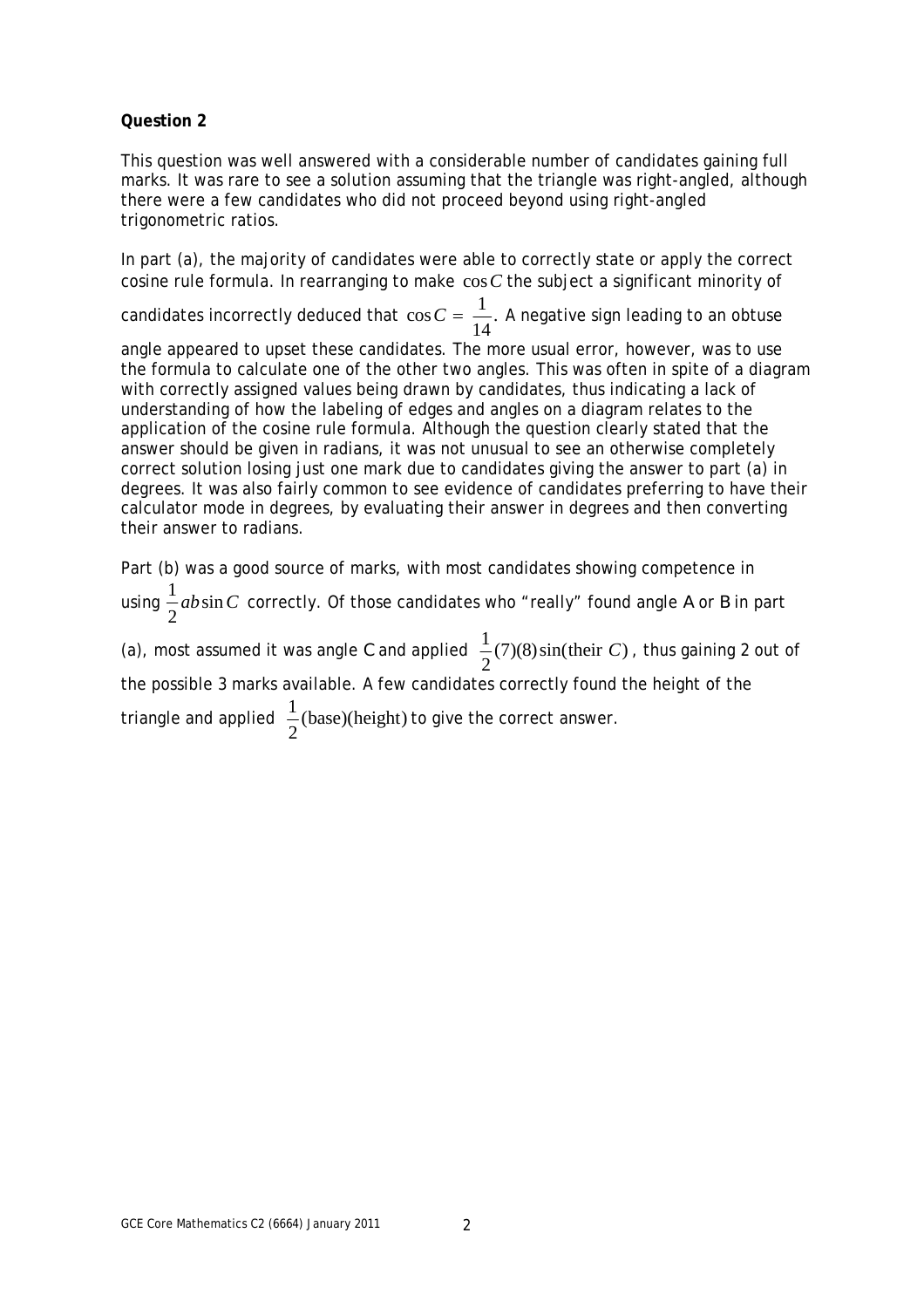The vast majority of candidates found this question to be accessible and problems seen were usually concerning signs.

In part (a), a majority candidates were able to write down both  $ar = 750$  and  $ar^4 = -6$ and proceed to correctly find the value of *r*. A minority of candidates displayed poor

algebraic skills, giving incorrect results such as  $ar^3 = -\frac{6}{\pi}$ 750  $ar^3 = -\frac{6}{750}$  or  $r^4 - r = -\frac{6}{75}$ 750  $r^4 - r = -\frac{6}{750}$  or

 $r^3 = 756$  . A significant minority of candidates were unhappy with a negative value for

 $r^3$  and thus  $r$  and this problem with signs would then persist in parts (b) and (c). A very small number of candidates confused geometric series with arithmetic series.

In part (b), most candidates were able to substitute their value for *r* into a correct equation that they had written down in part (a) in order to find the first term of the series.

In part (c), many candidates were able to write down the correct formula for  $S_{\infty}$ . Some

candidates who had correctly found *r* as  $-\frac{1}{5}$ 5  $-\frac{1}{x}$ , incorrectly interpreted the condition of

 $|r| < 1$  to mean that their *r* in part (c) should then be  $\frac{1}{r}$ 5 . Some candidates believed that

a sum to infinity can only be positive and so arrived at an incorrect answer of 3125. Some candidates who had earlier found a value of *r* whose modulus was not less than 1, were happy with substituting this into the correct sum to infinity formula, and did not then deduce or were aware that their value for *r* found in part (a) must then be incorrect.

#### **Question 4**

This question was very well attempted by the majority of candidates. It was rare to see errors in part (a). In part (b), most candidates expanded correctly and went on to integrate successfully, gaining the first four marks, although a few candidates differentiated instead of integrating. Some candidates could not cope with the negative result and tried a range of ingenious tricks to create a positive result. A common error was to take  $-\frac{100}{3}$  to be positive and then subtract  $\frac{8}{3}$ . 3 This incorrect use of limits meant some candidates were to lose the final two marks. There were a significant number of errors in evaluating the definite integral. Disappointing calculator use and inability to deal with a negative lower limit meant that a significant minority of candidates lost the final accuracy mark. Some candidates used 1 as their lower limit instead of -1, and lost the final two marks for part (b). A few candidates correctly dealt with a negative result by reversing their limits whilst others multiplied their expression by -1 before integration to end up with a "positive area".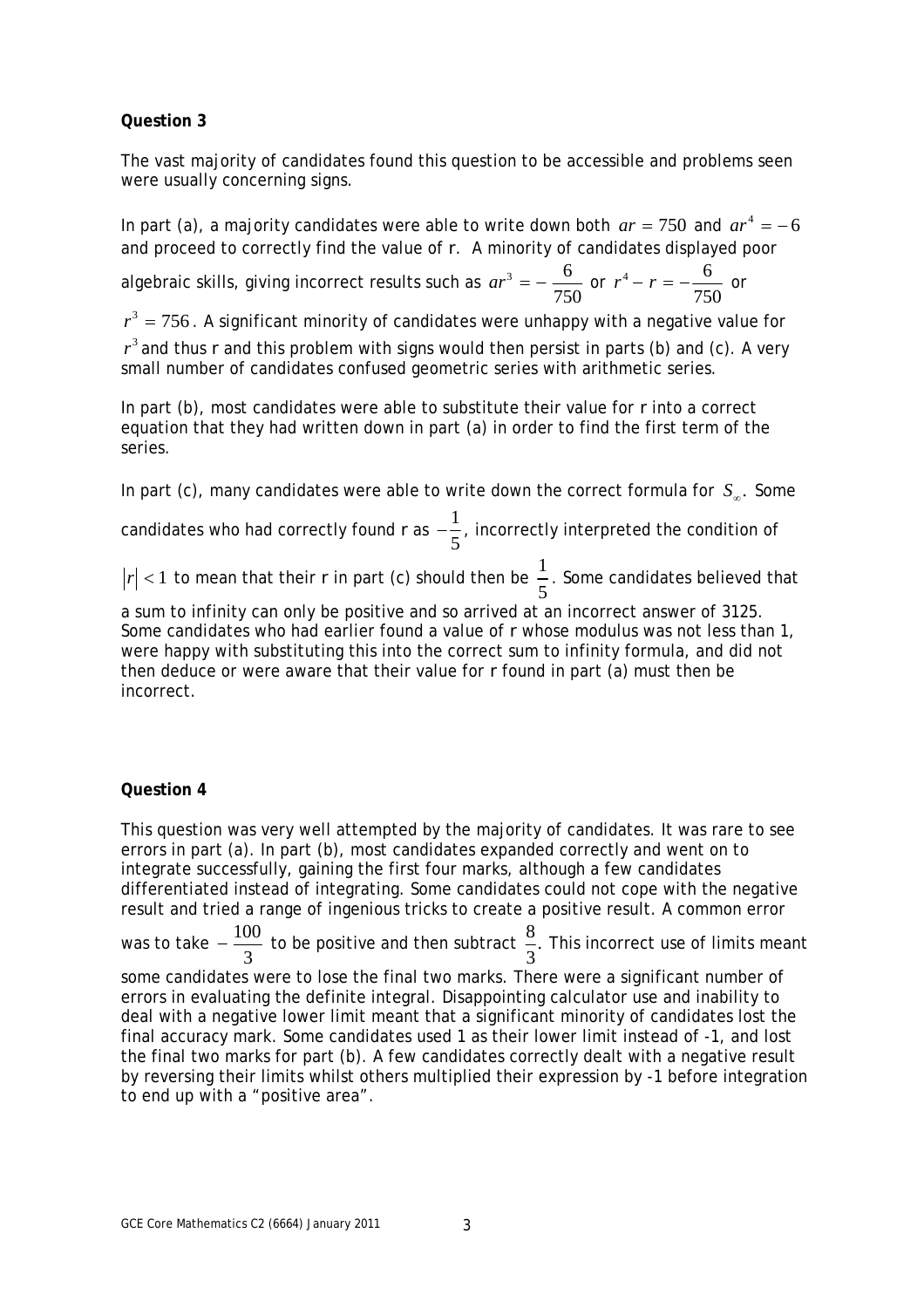A significant number of candidates failed to answer part (a) correctly, due to the unfamiliarity with the formula for  $\binom{n}{\cdot}$  $\binom{n}{r}$ . Common incorrect answers for *b* included either 1, 4, 10, 36! or 91390.

In part (b), most candidates were able to write down the binomial expansion of  $(1 + x)^n$ . Although a minority of candidates picked out wrong terms, most commonly terms in

 $x^3$  and  $\,x^4\,$  rather than  $\,x^4$  and  $\,x^5$ , the majority of candidates were able to to give  $\,\frac{q}{q}$ *p* as

 $\frac{36}{5}$ . Other common errors included finding  $\frac{p}{q}$  or giving *<sup>q</sup> p* as 7.2*x* which is not independent of *x.*

#### **Question 6**

In part (a), the vast majority of candidates correctly evaluated both *y*-values to 2 decimal places, although a significant minority of candidates lost marks due to incorrect rounding or truncating, with the most common error being either writing 0.3 or 0.29 instead of 0.30.

In part (b), some candidates incorrectly used the formula  $h = \frac{b - a}{a}$ *n*  $=\frac{b-a}{a}$ , with *n* = 5 instead

of  $n = 4$  to give the width of each trapezium as  $\frac{1}{5}$ 5 . Many candidates, however, were

able to look at the given table and deduce the value of *h*. The correct structure of the trapezium rule inside the brackets was usually evident, although as usual there were the inevitable 'invisible brackets' and bracketing errors.

In part (c), most candidates identified the correct triangle and correctly found its area. A significant number of candidates did not realise that the 'height' of the triangle was given in the table and re-calculated it. A small minority of candidates found the equation of the straight line segment between  $(2, 0)$  and  $(3, 0.2)$  and used integration to find the area of the triangle. Candidates should be encouraged to look at the available marks for a question before embarking on such a long and complicated method. Almost all candidates who correctly found the area of the triangle applied the correct method of subtracting this from their answer to part (b). Some candidates used elaborate incorrect methods for finding the area of the triangle and so gained no credit in part (c).

Those candidates who gave the incorrect answer in part (b) could gain full credit in part (c) if they correctly applied "their part (b) answer" – 0.1.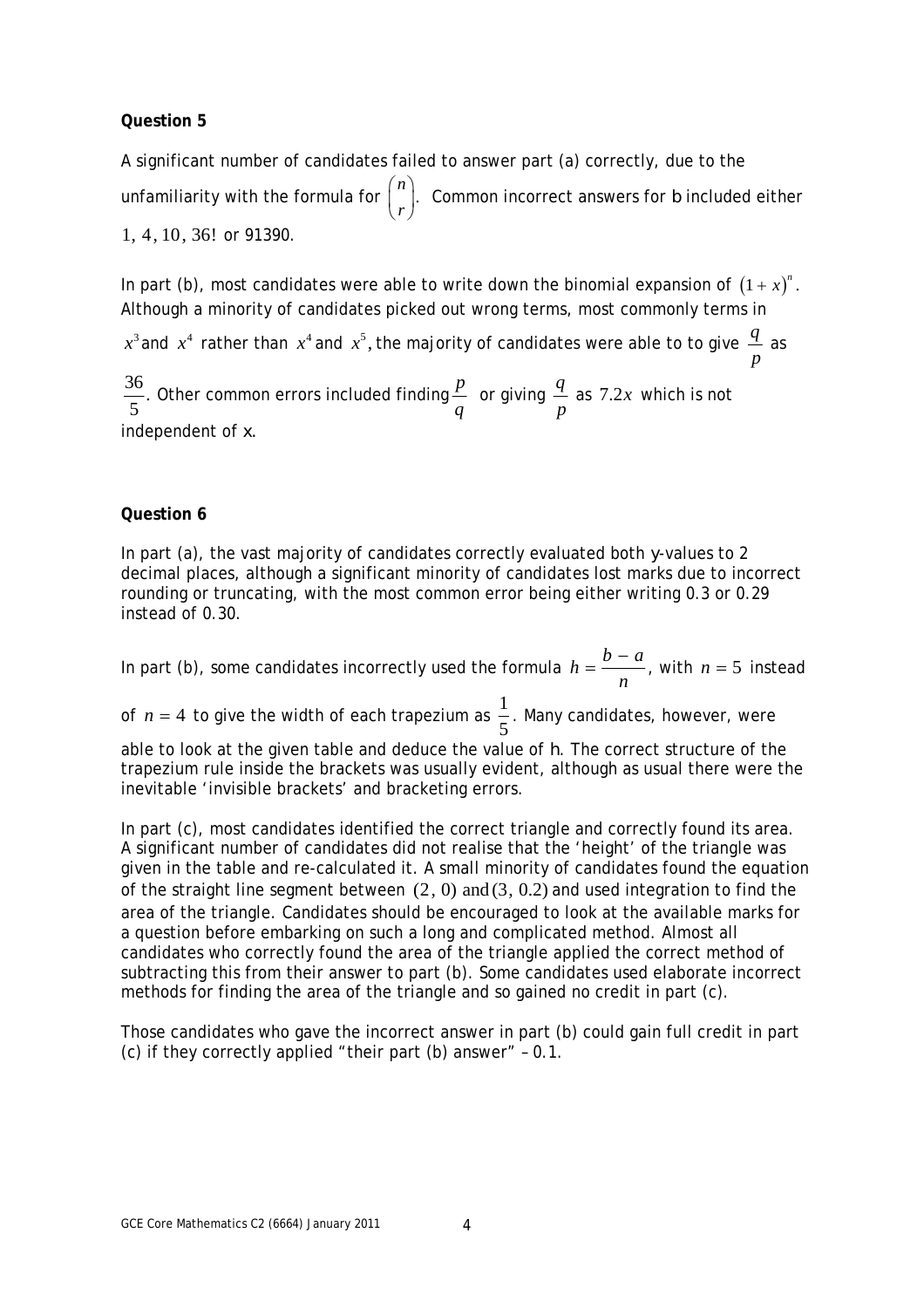Most candidates were able to score both marks in part (a). Most candidates proceeded by replacing  $1 - \sin^2 x$  for  $\cos^2 x$ . A few candidates, however, made algebraic errors or slips in rearranging the equation correctly into the result given.

The need to use the alternative form was understood in part (b) and most candidates made a valid attempt at factorisation, with correct factors being seen much more frequently than incorrect ones. Some candidates correctly wrote  $(4\sin x + 3)(\sin x + 1) = 0$  and solved this incorrectly to give one of their solutions as  $\sin x = \frac{3}{1}$ . 4  $x = \frac{3}{x}$ . Of those candidates achieving the correct two values for sin x many only gave two correct solutions, usually 228.6 and 270 or 311.4 and 270. Sometimes extra incorrect solutions were given, usually 131.4 and/or 90. A small number of candidates found  $(270 + or - their |\alpha|)$  rather than  $(180 + |\alpha|)$  and  $(360 - |\alpha|)$ . Some candidates incorrectly stated that  $\sin x = -1$  had no solutions and a few gave their answers to the nearest degree. A significant number of candidates used a sketch of sin *x* to help them to correctly identify their answers.

#### **Question 8**

Many good sketches were seen in part (a), with a significant number of candidates constructing a table of *x* and *y*-values in order to help them sketch the correct curve. Some candidates had little idea of the shape of the curve, whilst others omitted this part completely and a significant number failed to show the curve for  $x < 0$ . For  $x < 0$ , some candidates believed the curve levelled off to give  $y = 1$ , whilst others showed the curve cutting through the *x*-axis. Many candidates were able to state the correct *y*intercept of  $(0, 1)$ , but a few believed the intercept occurred at  $(0, 7)$ .

Responses to part (b) varied considerably with a number of more able candidates unable to produce work worthy of any credit. A significant number of candidates incorrectly took logs of each term to give the incorrect result of  $2x \log 7 - x \log 28 + \log 3 = 0$ . Some candidates provided many attempts at this part with many of them failing to appreciate that  $7^{2x}$  is equivalent to  $(7^x)^2$  and so they were not able to spot the quadratic equation in  $7<sup>x</sup>$ . Those candidates who wrote down the correct quadratic equation of  $y^2 - 4y + 3 = 0$  proceeded to gain full marks with ease, but sometimes final answers were left as 3 and 1. Some candidates wrote down incorrect quadratic equations such as  $7y^2 - 4y + 3 = 0$  or  $7y^2 - 28y + 3 = 0$ . Notation was confusing at times, especially where the substitution  $x = 7^x$  appeared.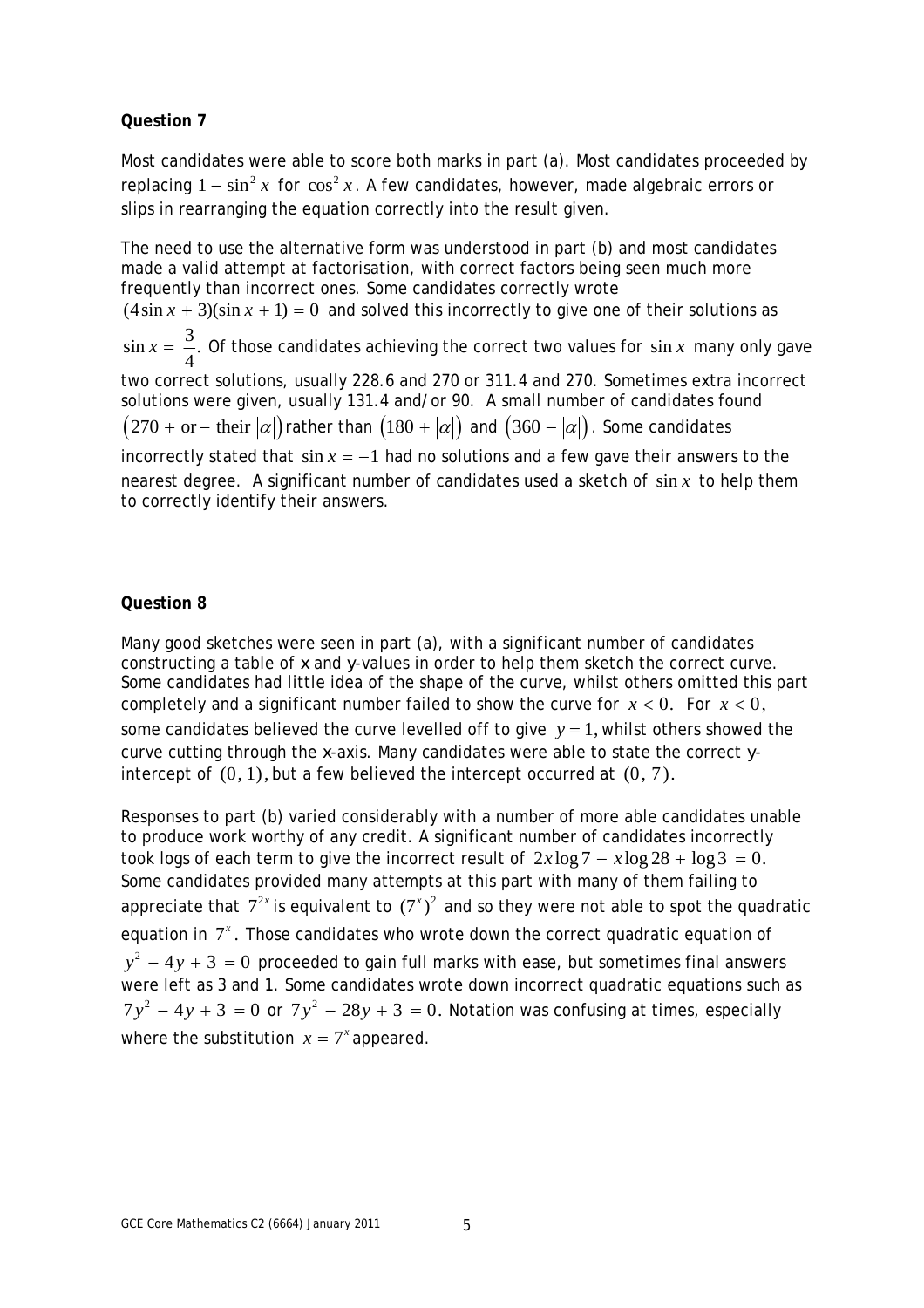This question was answered more successfully by candidates than similar ones in the past. It was pleasing to see that a significant number of candidates used diagrams to help them to answer this question.

In part (a), most candidates were able to verify that  $(3, 6)$  was the centre of the circle, usually by finding the midpoint of *A* and *B*, although other acceptable methods were seen.

In part (b), most candidates were able to write down an expression for the radius of the circle (or the square of the radius). A significant number of candidates found the length of the diameter *AB* and halved their result to find the radius correctly. Most candidates were also familiar with the form of the equation of a circle, although some weaker candidates gave equations of straight lines. The most common error in this part was confusion between the diameter and radius of a circle leading to the incorrect result of  $(x - 3)^2 + (y - 6)^2 = 50.$ 

In part (c), the majority of those candidates who had found a correct equation in part (b) were able to substitute both  $x = 10$  and  $y = 7$  into the left-hand side of their circle equation and show that this gave a result of 50. Other candidates successfully substituted  $x = 10$  (or  $y = 7$ ) into the circle equation, solved the resulting quadratic and showed that one resulting *y* (or *x* ) value was correct. Those candidates who gave an incorrect answer in part (b) were usually unable to gain any credit in part (c).

In part (d), many candidates knew the method for finding the equation of the tangent at (10, 7). Typical mistakes here included candidates finding the gradient of the radius *AB* or finding a line parallel to the radius or finding a line through the centre of the circle. A few candidates attempted to find the gradient of the line by differentiating their circle equation. This method was rarely successful, as most candidates were not able to apply the method of implicit differentiation correctly.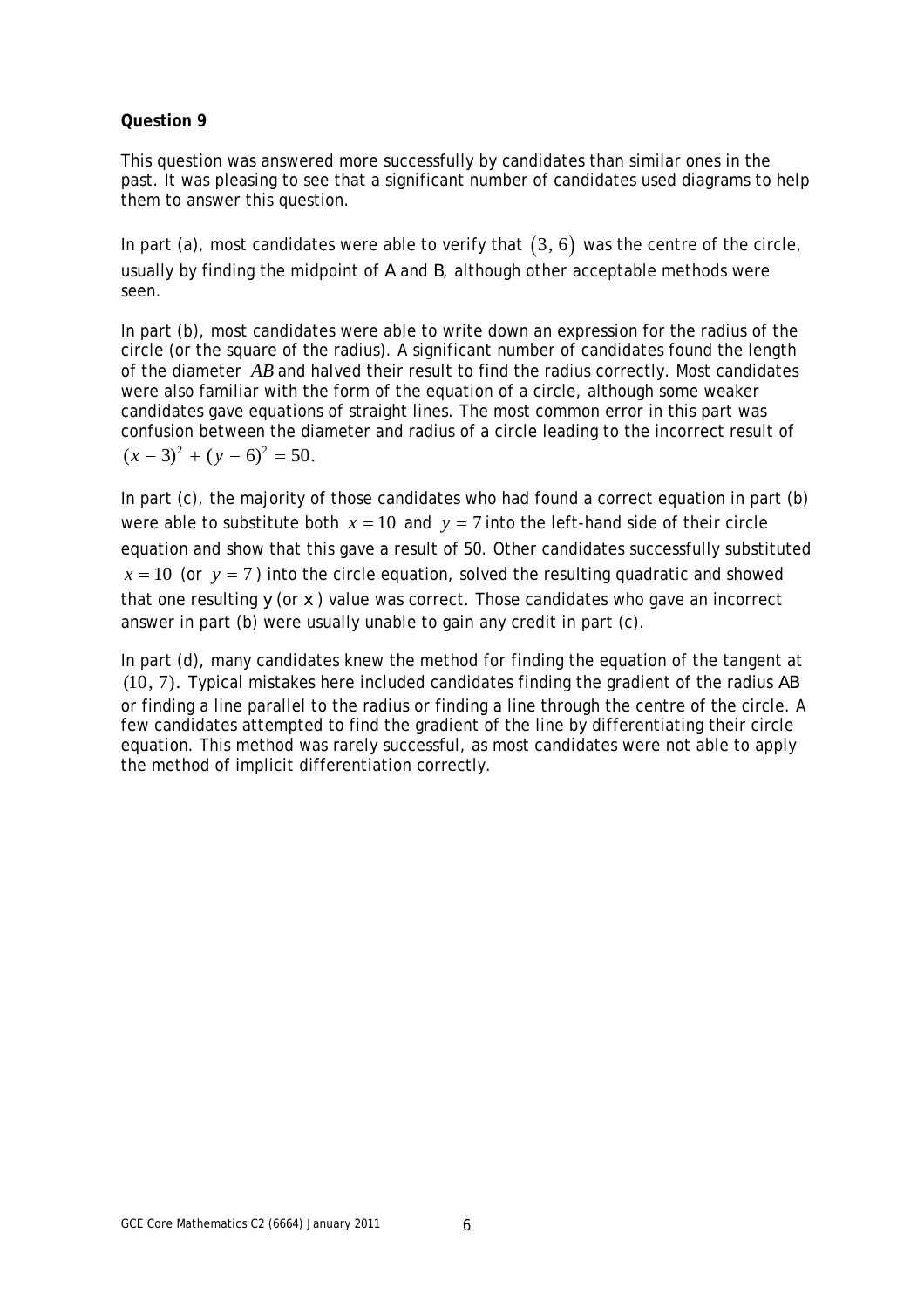In part (a), most candidates expanded *V* to obtain a cubic equation of the correct form and then differentiated this to give the correct result. Occasional slips, usually with signs, appeared as did the loss of a term when squaring  $(5 - x)^2$ . A few candidates attempted to use the product rule but most of them made slips.

In part (b), nearly all candidates were able to put their answer from part (a) equal to 0 and many candidates obtained  $x=\frac{5}{5}$ 3  $x = \frac{3}{2}$  with most of them realising that  $x = 5$  was outside the range. Unfortunately a significant number of candidates did not substitute their *x*value into an expression for *V* in order to find the maximum volume. A significant 2

minority of candidates tried to find the value of *x* which satisfied  $\frac{\mathrm{d}^2 V}{\mathrm{d} x^2} = 0$ d  $\frac{2V}{x^2} = 0$ .

In part (c), most candidates knew an appropriate method with almost all opting to find 2 d *V*

2 d *x* . The final mark was often lost, however, due to candidates differentiating an

incorrect  $\frac{d}{dx}$ d *V x* or equating their second differential to zero or failing to evaluate the

second differential, and then stating that this was negative which meant that the volume found in part (b) was maximum.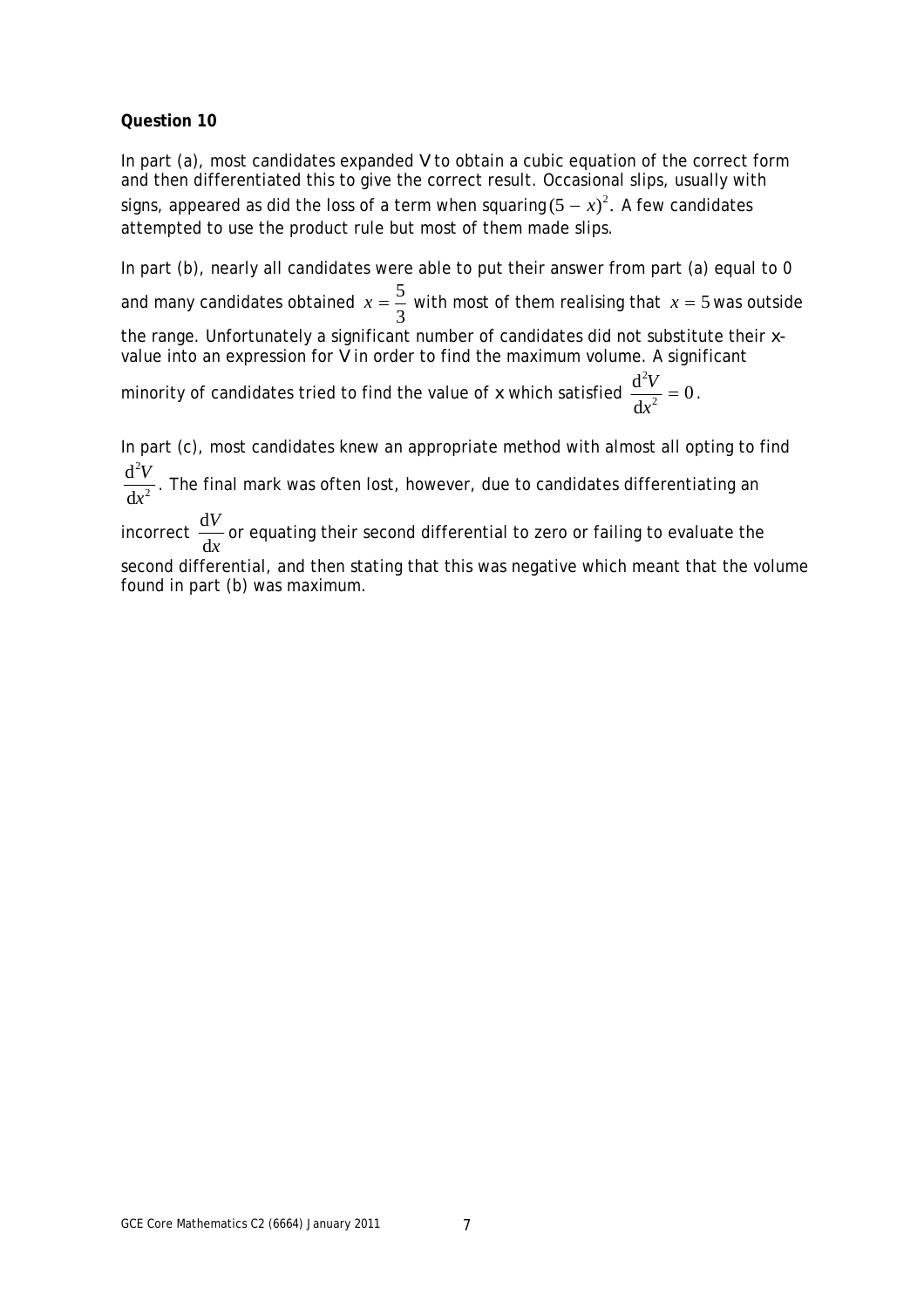#### **Grade Boundaries**

Grade boundaries for this, and all other papers, can be found on the website on this link: http://www.edexcel.com/iwantto/Pages/grade-boundaries.aspx